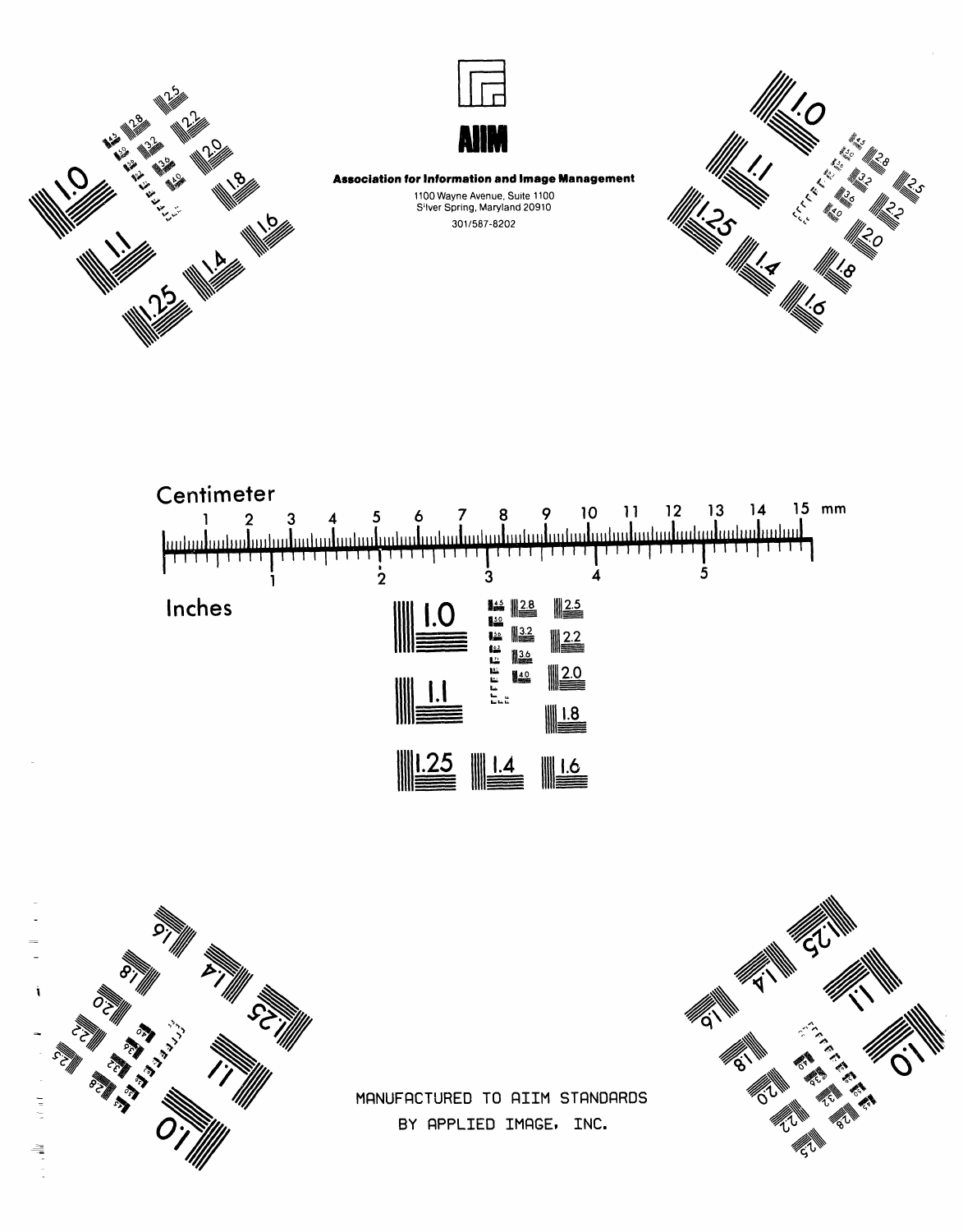

 $\sim$ 





 $\mathcal{L}_{\text{max}}$  and  $\mathcal{L}_{\text{max}}$  . The  $\mathcal{L}_{\text{max}}$ 

 $\mathcal{L}^{\mathcal{L}}(\mathcal{L}^{\mathcal{L}})$  and  $\mathcal{L}^{\mathcal{L}}(\mathcal{L}^{\mathcal{L}})$  . The contribution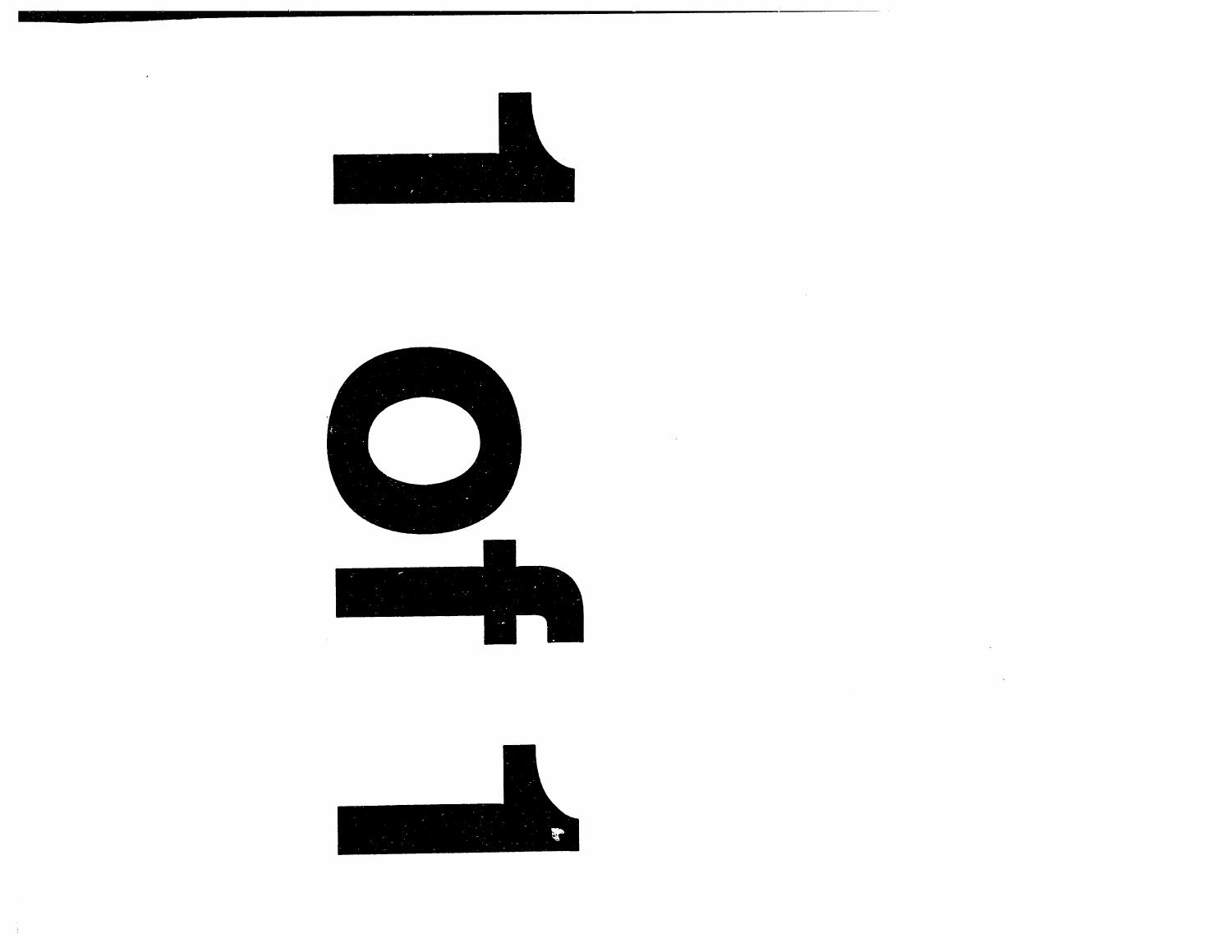$(0.005940816 - 3)$ 

RECEIVED

SEP 0 9 1994

CDF/PUB/TRIGGER/PUBLIC/2740 July 28, 1994  $\overline{a}$ Submitted to DPF '94  $ANL-HEP-CP-94-43$ 

# NEW SHOWER MAXIMUM TRIGGER FOR ELECTRONS AND PHOTONS AT CDF\*

D. AMIDEI, K. BURKETT, D. GERDES, C. MIAO, D. WOLINSKI Randall Laboratory of Physics, University of Michigan, 500 E. University Avenue, Ann Arbor, MI 48109

and

K. BYRUM, J. DAWSON, L. NODULMAN, A. B. WICKLUND Argonne National Laboratory, Argonne, IL 60439

## **ABSTRACT**

For the 1994 Tevatron collider run, CDF has upgraded the electron and photon trigger hardware to make use of shower position and size information from the central shower maximum detector. For electrons, the upgrade has resulted in a 50% reduction in backgrounds while retaining approximately 90% of the signal. The new trigger also eliminates the background to photon triggers from single-phototube spikes.

Inclusive electron triggers have provided CDF with a rich stream of data. Studies of the  $W$  and  $Z$  bosons, as well as the search for and study of the top quark, are carried out in part using electron triggers with a threshold of typically 12-16 GeV. Topics in b physics, including production properties, the identification of exclusive decays, lifetime studies, and in particular the search for rare processes, demand a lower trigger threshold. In the 1988-89 and 1992-93 Tevatron collider runs, this threshold varied between 7 and 9 GeV, and the trigger was occasionally prescaled. With the long-anticipated, and now realized,<sup>1</sup> high-luminosity conditions of the 1994-95 collider run, a means for reducing the cross section of this trigger, preferably without raising the threshold or lowering the efficiency, was necessary in order to keep the rate of accepted events from becoming unmanageably high. We have solved this problem by making shower position and size information from the central strip chambers (CES) available for use in the trigger decision.

The CDF detector and trigger system have been described in detail elsewhere.<sup>2,3</sup> The detector components of interest for this discussion are the central tracking chamber (CTC), the central electromagnetic and hadronic calorimeters (CEM and CHA), and the CES. The CTC, which is located inside a 1.4-T solenoidal magnetic field, is a cylindrical drift chamber with 84 layers, grouped into five axial and four stereo superlayers. Fast timing information from the axial layers is used by a hardware track

\*Presented by David Gerdes, representing the CDF Collaboration.

The submitted manuscript has been authored the contractor of the U.S. Government<br>under contract No. W-31-109-ENG-38.<br>Accordingly, the U.S. Government retains a<br>Accordingly, the U.S. Government retains a<br>nonexclusive sounds:  $\frac{1}{2}$ nonexclusive, royalty-free license to publish contribution, or allow others to do so, for U. S. Government purposes.

DISTRIBUTION OF THIS DOCUMENT IS UNLIMITED

<sup>\*</sup> Work supported in part by the U.S. Department of Energy, Division of High Energy Physics, Contract W-31-109-ENG-38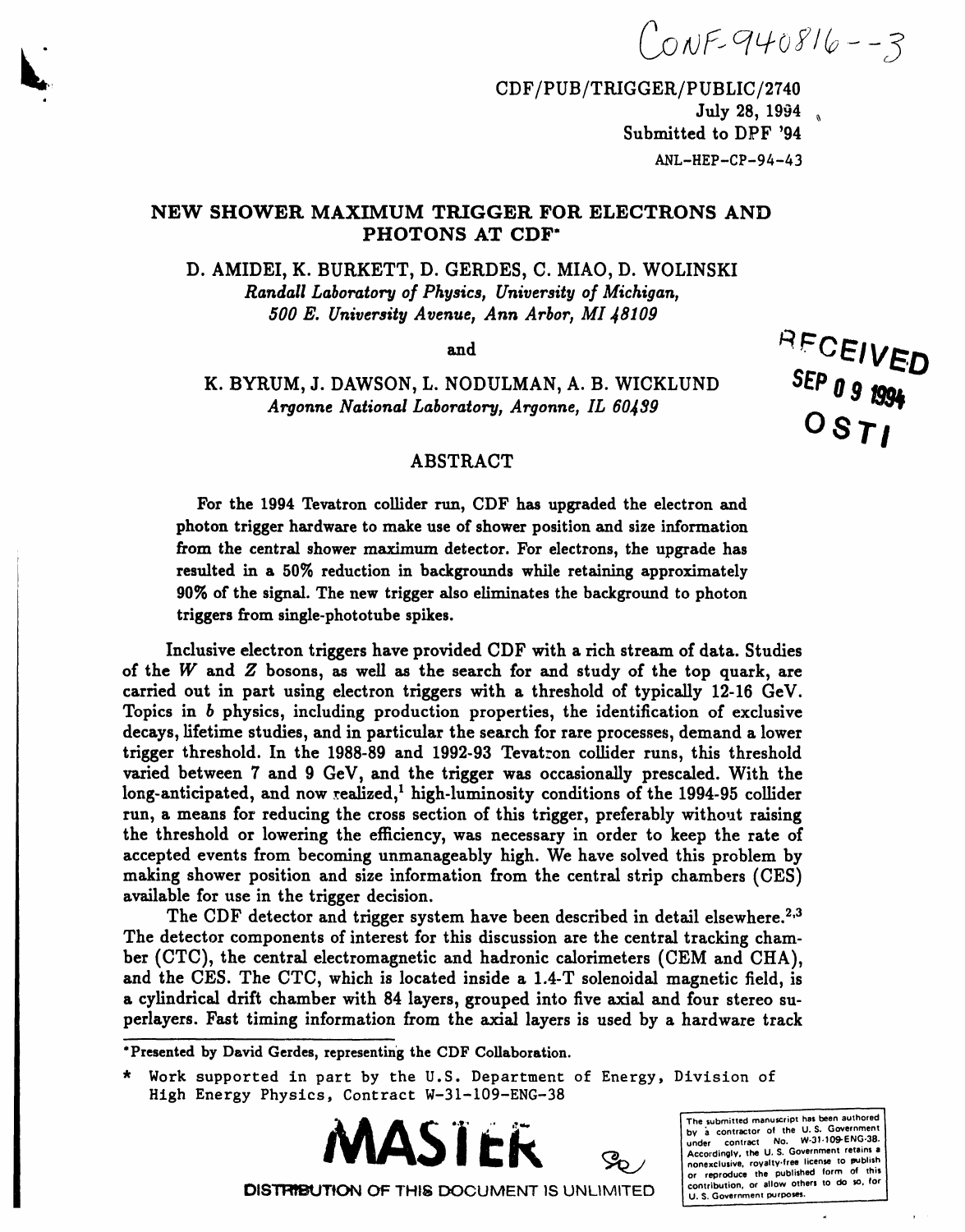### **DISCLAIMER**

This report was prepared **as an account of work sponsored by an agency of the Unit**ed **States** *G***overnment. Neither the Unit**ed **States Gov**e**rnmentnor any agency thereof, nor any of their** employees, makes any warranty, express or implied, or assumes any legal liability or responsibility for the accuracy, completeness, or usefulness of any information, apparatus, product, or **process disclosed, or representsthat its u**se **would not infring**e **privat**e**ly own**ed **rights. R**e**f**e**rence her**e**in to any specific** co**mm**e**rcial pr**od**uct, process, or service by trade name, trade**m**ark, manufacturer, or otherwi**se **does not necessa**ri**ly** co**nstitute or imply its endor**se**ment, recom-** *,* **mendation, or fav***o***ring by the Unit**ed **States Government or any agency th**e**r**eo**f. Th**e **views and opinions of authors expressed herein do not nece**ss**arily state or reflect tho**se **of the Unit**ed **Stat**es **Gov**e**rnment or any agen**c**y th**e**reof.**

 $\mathcal{F} \in \mathcal{G}$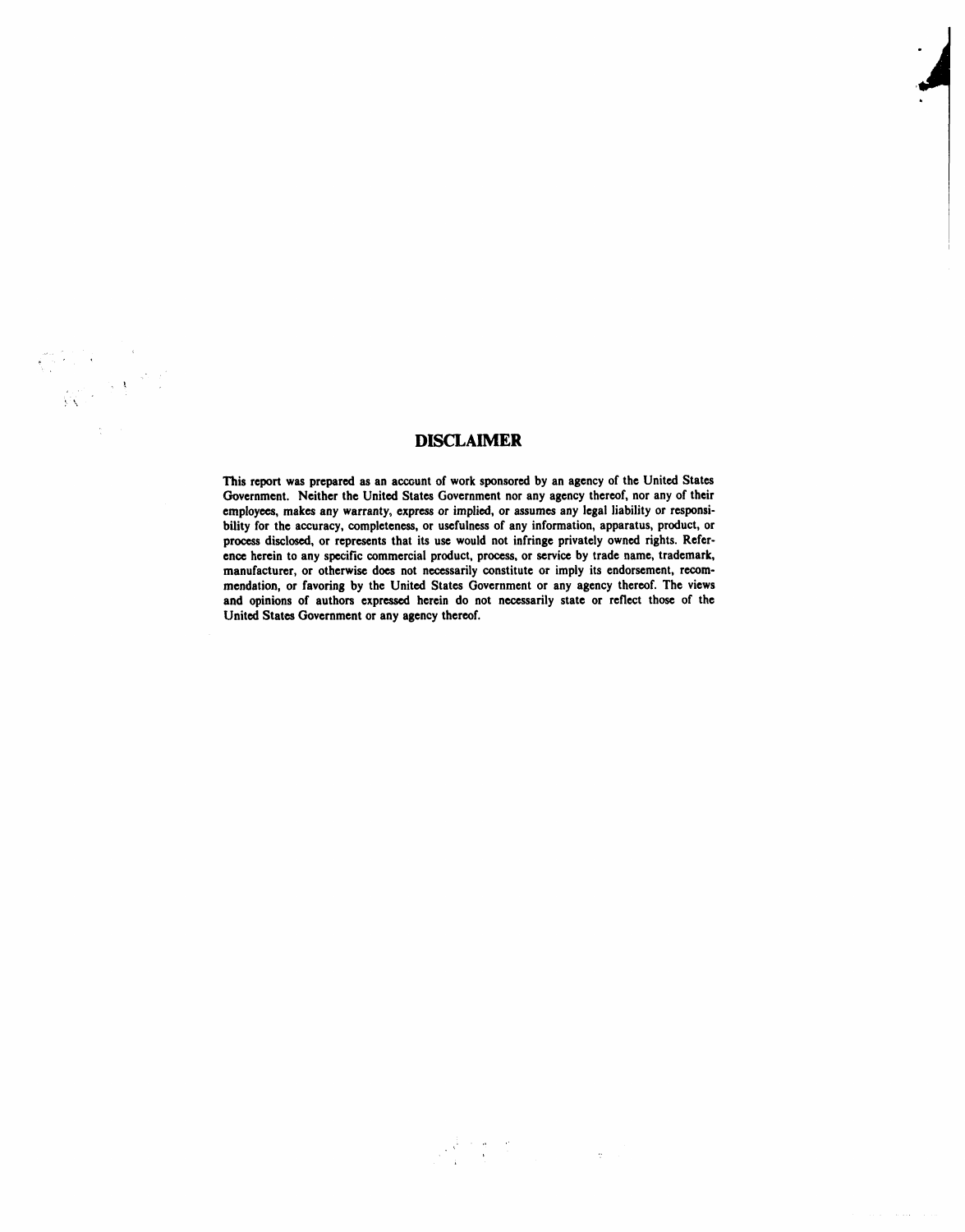**find**e**r, th**e **Central Fast Tracke**r **(CFT), which has a t**r**ansverse momentum resolution of**  $\delta P_T/P_T = 3.5\% \times P_T$ . The CEM and CHA, located outside the solenoid, cover the **pseudorapidity region**  $|\eta| < 1.1$ , and are organized into projective towers in  $\eta$ - $\phi$  space of  $\sinh(0.1 \times 15^{\circ})$ , where  $\phi$  is the azimuthal angle. Fast analog outputs on these calorimeters m**a**k**e the energy in "t**ri**gger towers**" **of size 0.2**× **15° available for i**mm**ediate use by the trigger. The CES, located inside the CEM ne**ar **E***M* **shower** m**axi**m**u**m **at a depth of six radi**a**tion lengths, p**r**ovides shower position and amplitude information in both the**  $r$ **-** $\phi$  and *z* views. Until the present upgrade, this information was not available to the **h**ar**dwa**r**e t**r**igge**r**s.**

**The h**ar**dw**ar**e e**l**ectron t**ri**gger consists of two levels. Level-1 oper**a**tes without** deadtime in the 3.5  $\mu$ sec between beam crossings, and requires at least 8 GeV of trans**verse ene**r**gy,** *ET***, in** a **CEM t**ri**gger tower. T**hi**s** r**eq**uir**e**m**ent** al**so serves as the photon t**rigg**er** a**t Level-1. At lev**el**-2,** a **h**ar**dw**ar**e cluster-finder identifies clusters with at least 87.5**% **electromagnetic energy, and** a **CFT track is sought that** ma**t**ch**es t**h**is** d**uster in momentum and azi**m**uth. (The photon t**ri**gge**r **works simil**ar**ly, but** wi**t**h **an independent threshold and no track-match require**m**ent.) Events that satisfy these** r**equire**m**ents** ar**e** accepted as electron candidates, and are passed to the third level of the trigger, which **is** a **softw**ar**e t**ri**gge**r \_**hat uses the full detector information. The rate of events into Level-3 is b**an**d**wi**dth-limited, hence the des**i**rability of reducing the rate out of Level-2.**

**Fewer th**an **10**% **of events that p**as**s the Leve**l**-2 electron t**ri**gge**r **actually contain good,** primary electrons. The remaining events consist of conversions,  $\pi^0$ - $\pi^{\pm}$  overlaps **(where the neutr**al **pion pro**vi**des the e**l**ect**r**o**m**agneti**c **shower and the cha**r**ged pion p**r**o**vi**des the track),** char**ge-exchange between** a **charged pion** an**d a nucleon in the** m**ate**rial **of the CEM,** an**d** h**adronic showers that fluctuate into predo**mi**n**an**tly electro**ma**gnetic energy. While litt**l**e can** b**e done about conversions** a**t Level-2, many of the** r**e**mai**ning backgrounds c**an **be signific**an**tly reduced by** m**aking use of shower position information fro**m **the CES. T**hi**s is because the default trigger req**uir**es only a 15° match between the track** an**d the EM cluster, much too loose to reject overlaps. In ad**di**t**i**on, the defa**ul**t t**ri**gge**r **does not know the depth in the CEM at w**hi**ch energy was deposited, so it cannot** r**eject ch**ar**ge-exchange or** \_.*'*arl**y hadronic showers that take place in the back portion of the CEM, after EM shower** m**axi**m**u**m**. Si**m**i**l**arly, the background to photon trigger**\_ fr**o**m **single-phototube spikes, w**hich **average** a**pp**r**oxi**m**ately 1 Hz out of the overa**l**l 25-50 Hz allotted for all level-2 acce***p***ts, can** b**e rejected** b**y requ**iri**ng energy in the CES.**

**We have therefore constructed new f**r**ont-end readout** ca**r**d**s 4** (known as XCES boar**ds) for the CES that make the shower position information available in Level-2, fo**r **CES clusters above a s**el**ect**a**ble threshold. T**h**e XCES boards** p**erfor**m **su**m**s of the energy** on groups of four adjacent CES wires, corresponding to a  $2^{\circ}$   $\phi$  segment, and compare them to a threshold (typically  $\approx$  4 GeV) supplied by an on-board adjustable DAC. The resulting on/off bits, eight bits for each of the 24 15° wedges in each half **of the detector, for a tot**al **of 8.24 • 2** : **384 bits, are latched by ad**di**tion**al **new trigger hardware (the CE**R**ES board) follo**wi**ng a level-1 accept. The turn**-**on curve for** the XCES bits, as a function of the energy deposited on the four wires, is shown in **Figu**r**e 1.**

**The CE**R**ES** b**oa**r**d, a dou**b**le-**wi**dt**h**, surface-mount**e**d Fast**b**u**s b**oa**r**d, r**e**ceiv**e**s t**he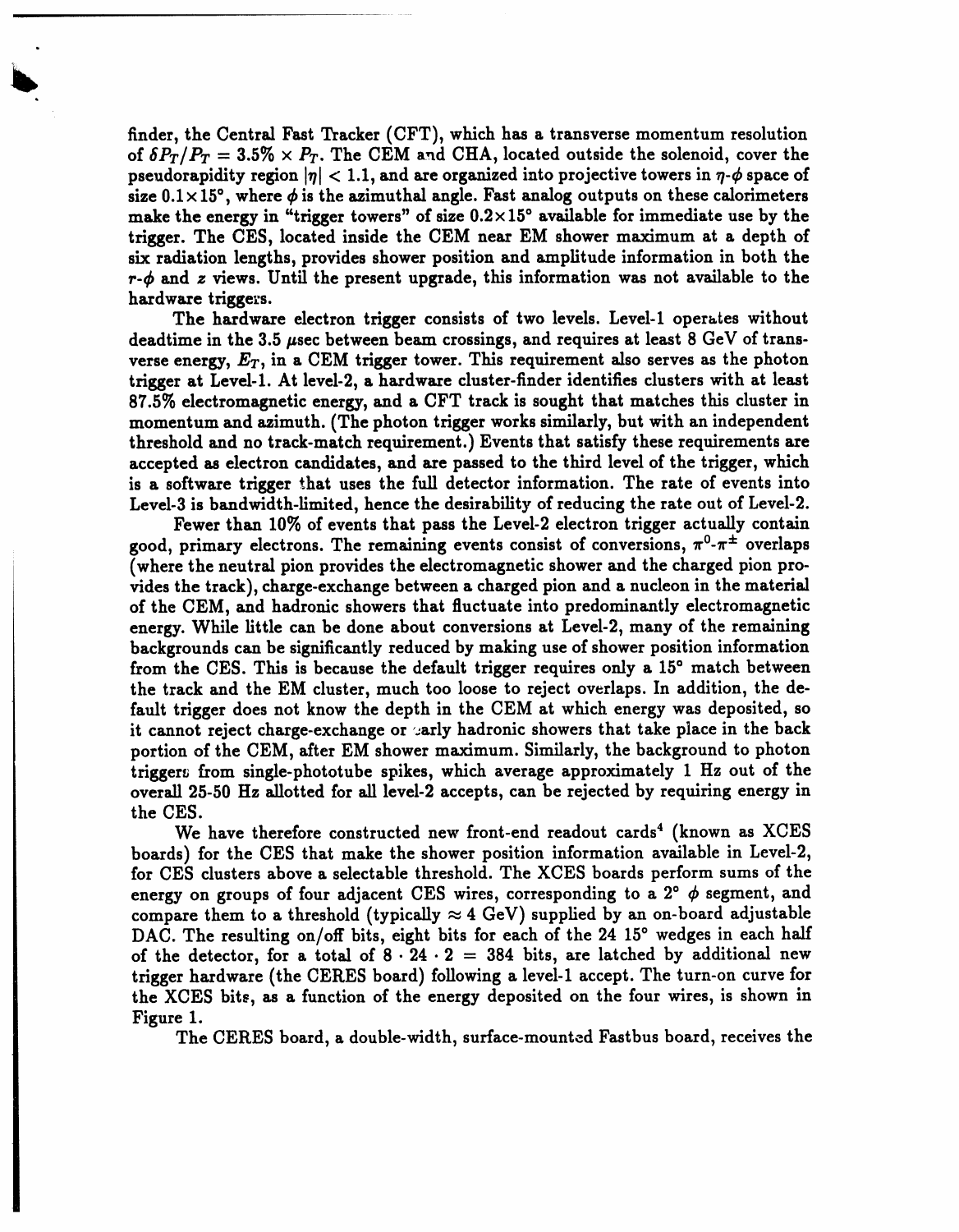

Fig. 1. The turn-on efficiency for XCES bits as a function of the CES energy deposition in a 4-wire strip, expressed here in ADC counts. 1 GeV  $\approx$  800 counts. The DAC threshold that determines the turn-on point is adjustable and is shown here at its nominal value.



Fig. 2. The phototube ratio  $R$ , defined as the difference between the two phototube energies in a tower divided by their sum. Singlephototube spikes show up at  $\pm 1$ , and dominate the physics rate in this low-luminosity run. The points show  $R$  for towers with an OR-bit turned on.

XCES bits along with track  $\phi$  and signed  $P_T$  information from the CFT. A large lookup table is used to identify tracks that match to a CES cluster, and these tracks are flagged for use in the electron trigger. The electron trigger then operates as before, with the additional requirement that the track associated to the EM cluster must have been flagged by the XCES/CERES system. The CERES board also performs an OR of the eight XCES bits from each wedge. The resulting 48 bits are used to reject the singlephototube background to the photon trigger, by requiring that the CEM tower that gave the trigger also have the relevant "OR-bit" set. Figure 2 shows the near-total rejection obtained by this requirement.

As implemented in the CDF trigger for the current collider run, the XCES-based electron trigger requires an EM cluster with  $E_T > 8$  GeV, associated to a CFT track with  $P_T > 7.5$  GeV that is required to match to a CES cluster. This trigger has two adjustable parameters: the CES threshold at which XCES bits are set, and the road width used in the CERES lookup table to define a track-cluster match. We have varied these parameters in a series of studies in which the Level-3 trigger was operated in tagging mode.

The cross section for the 8 GeV trigger is shown in Figure 3 as a function of the road size used in the lookup table. The nominal CES threshold of 3500 ADC counts (see Figure 1) was used for this study. For comparison, the cross section for this trigger with no XCES requirement is also shown. Even with a very wide road the rate is reduced by a factor of 1.4, indicating the effect of requiring a CES cluster above threshold anywhere in the wedge. For the nominal road size of 3 cm, the trigger cross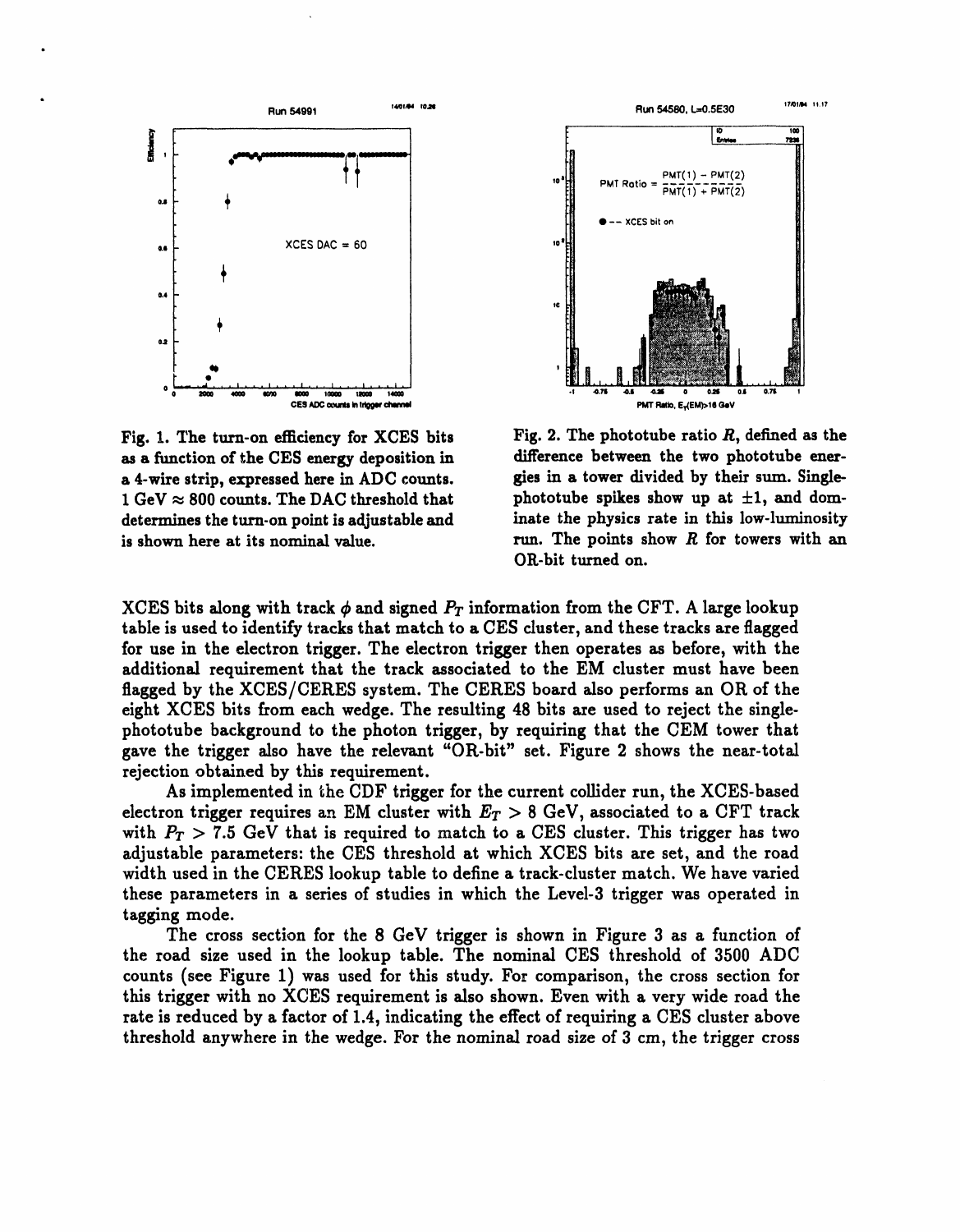

o



trigger as a function of the road size used to trigger as a function of electr<br>match tracks to CES clusters. sured in a conversion sample. **match tracks** to CES clusters.

Fig. 3. Cross section for the 8 GeV electron Fig. 4. Efficiency of the 8 GeV XCES electron<br>trigger as a function of the road size used to trigger as a function of electron  $E_T$ , as mea-

**section** i**s reduced** b**y mo**r**e than a factor of two**, **from 840 n**b **to 4**00**. The e**ffci**ency** for the nominal threshold and road sizes, measured using a control sample of electrons from photon conversions, is shown in Figure 4. The efficiency is  $\approx 85\%$  at the trigger threshold, and rises to 100% for  $E_T \gtrsim 13$  GeV. We find little gain in efficiency for larger road sizes, and attribute the increase in the cross section to  $\pi^0$ - $\pi^{\pm}$  overlaps.

**In conclusion, we** h**ave built an**d **commissione**d **a shower maximum** t**ri**gg**e**r **that** h**as allowed us to** r**e**d**uce** t**he Level-2 electron t**ri**gger** *c***ross section by** a **factor of two wh**il**e rem**ai**nin**g hig**hly e**ff**c**i**en**t f**or** g**oo**d **elect**r**ons. Compare**d t**o the** alt**erna**ti**ve o**f **p**r**esca**ti**n**g **the old electron** t**ri**gg**er,** t**his t**rigg**er wi**ll **allow** C*D***F** to collect an ad**di**ti**on**al **1-2 mi**ll**ion electrons** fr**om** b d**ecays** i**n** th**e 100 p**b **-I o**f **luminos**i**ty expec**t**e**d **in 1994-95.**

**We t**h**a**nk **t**h**e Fermilab staff and t**h**e tec**hni**c**al **staf[s of t**h**e** p**artic**i**patin**g **i**n**stitutions** f**o**r **their vit**al **cont**rib**utions. T**hi**s work w**as **suppo**r**te**d b**y the U.S.** D**ep**ar**tment o**f **Ene**r**gy and Nation**al **Science Foundation, the Italian Ist**i**tuto Na***z***ion**al**e** di **Fisica Nu**dear**e,** the **Mi**ni**stry o**f **Education, Science** an**d Culture o**f **Japan, the Na**t**ur**al **S**c**iences and Engine**er**ing** Re**searc**h **Coun**cil **of Canada, t**h**e Nat**i**on**al **S**c**ience Council of the** Re**pu**b**lic o**f **C**hi**na**, th**e A**. **P. Sloan Foundation, and the Alexander yon Hum**b**old**t**-S**tlft**un**g**.**

### **References**

- **1. As t**hi**s article was being prepared, a world-rec**o**rd i**\_p **luminosity** o**f**  $1.28 \times 10^{31}$  cm<sup>-2</sup>sec<sup>-1</sup> was achieved at the Tevatron on July 23, 1994.
- **2. F. Abe e**t a*L***, Nucl. Instrum.** M**ethods Phys. B**.**es. A271, 38***7* (**1988**) **and references therein.**
- *'*\_ **D. A**mi**de**i **e**\_ a*L***, Nucl. Instrum. Methods Phys. lles. A269, 51** (**1988**)**.**
- **4. The CDF** fr**ont-end system is desc**ri**bed in G. Drake e**t a*i***., Nucl. Instrum.** *M***ethods Phys. P**\_**es. A269, 68** (**1988**)**.**